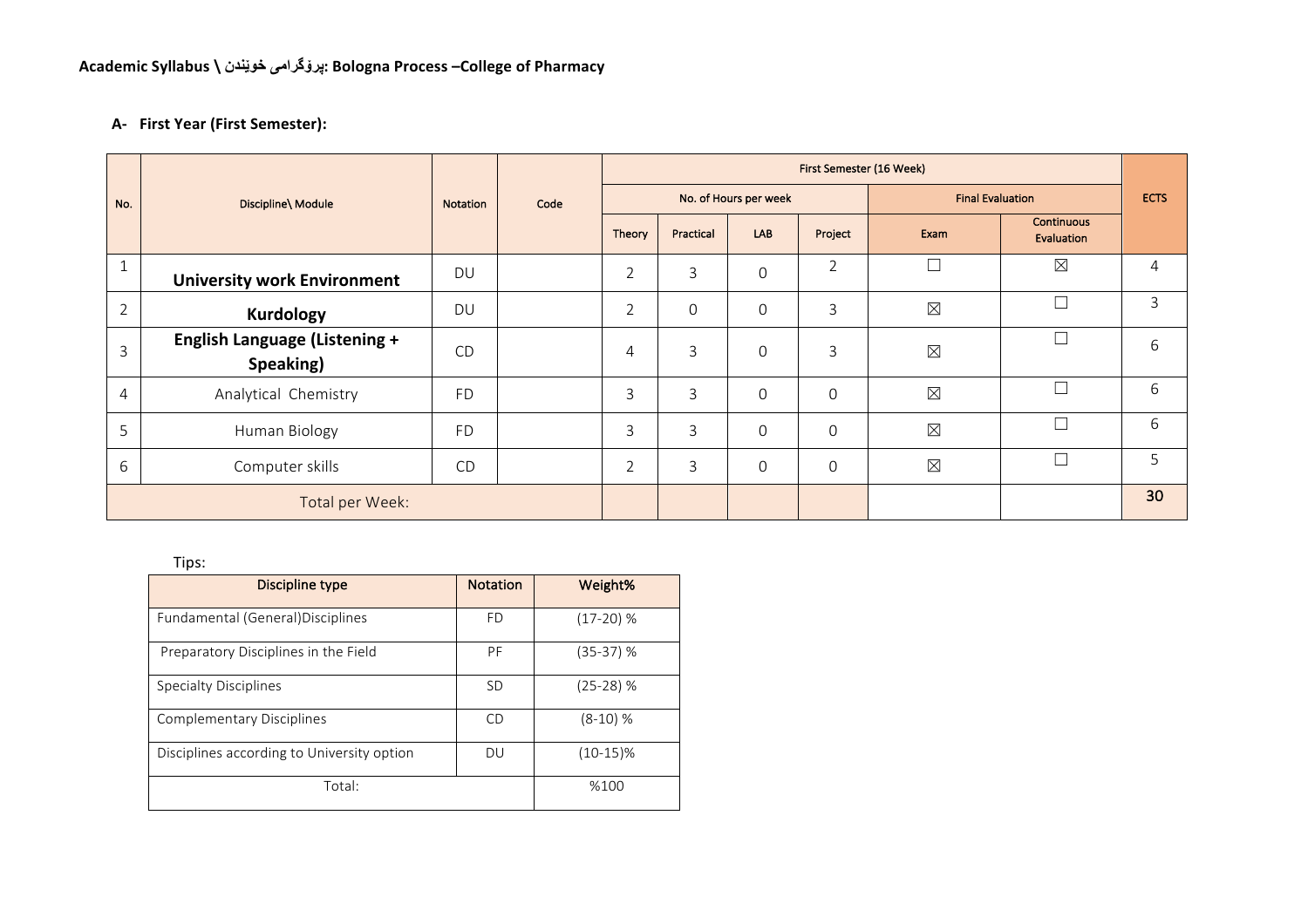## **B-** First Year (Second Semester)

| <b>No</b><br>$\bullet$ | Discipline\ Module                            | Notati<br>on. | Code |                | Second Semester (16 Week) |                       |             |                         |                                 |   |
|------------------------|-----------------------------------------------|---------------|------|----------------|---------------------------|-----------------------|-------------|-------------------------|---------------------------------|---|
|                        |                                               |               |      |                |                           | No. of Hours per week |             | <b>Final Evaluation</b> |                                 |   |
|                        |                                               |               |      | Theory         | Practical                 | LAB                   | Project     | Exam                    | <b>Continuous</b><br>Evaluation |   |
| 1                      | <b>Professional Skills</b>                    | DU            |      | $\overline{2}$ | 3                         | $\Omega$              | $\Omega$    |                         | $\boxtimes$                     | 4 |
| $\overline{2}$         | <b>English Language (Reading + Writing)</b>   | CD            |      | 4              | 3                         | $\Omega$              | 3           | $\times$                |                                 | 6 |
| 3                      | <b>Physical Education</b>                     | DU            |      | $\overline{2}$ | 3                         | $\Omega$              | $\mathbf 0$ | Ξ                       | $\boxtimes$                     | 3 |
| $\overline{4}$         | Organic Chemistry I*                          | <b>FD</b>     |      | $\overline{2}$ | $\Omega$                  | $\Omega$              | $\Omega$    | $\boxtimes$             |                                 | 4 |
| 5                      | Pharmaceutical Orientation and Calculation I* | PF            |      | 3              | 3                         | $\Omega$              | $\Omega$    | $\boxtimes$             | ┑                               | 8 |
| 6                      | <b>Human Genetics</b>                         | <b>FD</b>     |      | $\overline{2}$ | $\Omega$                  | $\Omega$              | $\Omega$    | $\times$                |                                 | 5 |
| Total per Week:        |                                               |               |      |                |                           |                       |             |                         | 30                              |   |

 $*$  **The student should pass successfully in this subject to attend next year modules.** 

| Discipline type                            | <b>Notation</b> | Weight%     |
|--------------------------------------------|-----------------|-------------|
| Fundamental (General) Disciplines          | <b>FD</b>       | $(17-20)$ % |
| Preparatory Disciplines in the Field       | PF              | (35-37) %   |
| <b>Specialty Disciplines</b>               | <b>SD</b>       | $(25-28)$ % |
| Complementary Disciplines                  | CD              | $(8-10)$ %  |
| Disciplines according to University option | DU              | $(10-15)\%$ |
| Total:                                     |                 | %100        |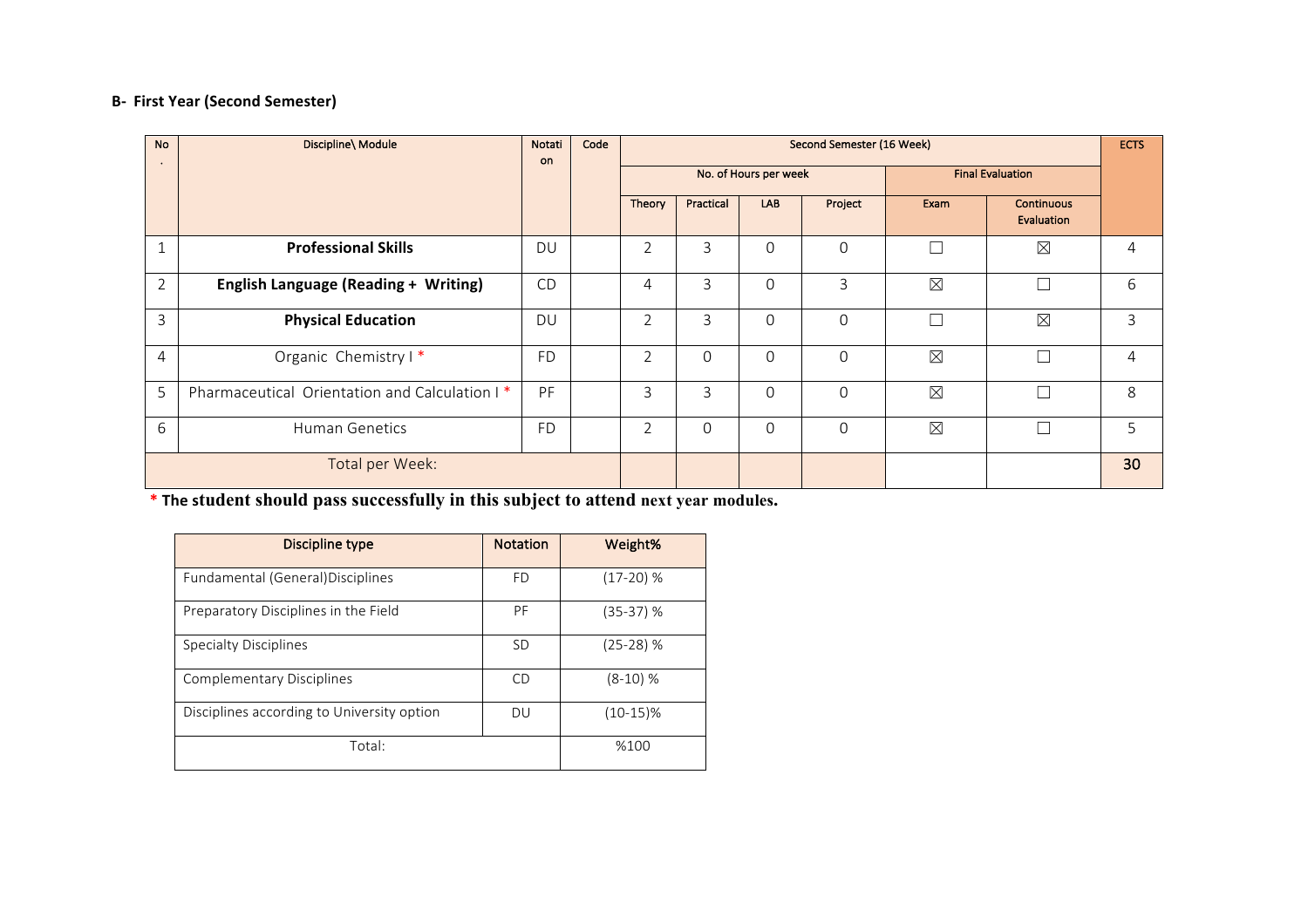### **A.** Second Year (First Semester)

|                |                                                               |           |      | First Semester (16 Week) |                |                       |          |                         |                                 |                 |
|----------------|---------------------------------------------------------------|-----------|------|--------------------------|----------------|-----------------------|----------|-------------------------|---------------------------------|-----------------|
| <b>No</b>      | Discipline\ Module                                            | Notation  | Code |                          |                | No. of Hours per week |          | <b>Final Evaluation</b> |                                 |                 |
| $\bullet$      |                                                               |           |      | Theory                   | Practical      | LAB                   | Project  | Exam                    | <b>Continuous</b><br>Evaluation |                 |
| $\mathbf{1}$   | Organic Chemistry II <sup>*</sup>                             | <b>FD</b> |      | 3                        | 3              | $\mathbf 0$           | 0        | $\boxtimes$             | $\Box$                          | 6               |
| $\overline{2}$ | Human Histology *                                             | <b>FD</b> |      | $\overline{2}$           | 3              | $\mathbf 0$           | $\Omega$ | $\boxtimes$             | $\Box$                          | 5               |
| $\overline{3}$ | Microbiology I                                                | <b>FD</b> |      | 3                        | 3              | $\mathbf 0$           | $\Omega$ | $\boxtimes$             | $\Box$                          | 5               |
| $\overline{4}$ | Pharmaceutical Orientation and<br>Calculation II <sup>*</sup> | PF        |      | $\overline{2}$           | $\mathbf 0$    | $\mathbf 0$           | $\Omega$ | $\boxtimes$             | $\overline{\phantom{a}}$        | $\overline{4}$  |
| 5              | Medical Physiology I*                                         | <b>FD</b> |      | 3                        | 3              | $\mathbf 0$           | $\Omega$ | $\boxtimes$             | $\overline{\phantom{a}}$        | 6               |
| 6              | Physical Pharmacy I*                                          | SD        |      | $\overline{2}$           | $\overline{0}$ | $\mathbf 0$           | $\Omega$ | $\boxtimes$             | $\overline{\phantom{a}}$        | 4               |
|                | Total per Week:                                               |           |      |                          |                |                       |          |                         |                                 | 30 <sub>2</sub> |

| Discipline type                            | <b>Notation</b> | Weight%     |
|--------------------------------------------|-----------------|-------------|
| Fundamental (General) Disciplines          | FD              | $(17-20)$ % |
| Preparatory Disciplines in the Field       | PF              | (35-37) %   |
| <b>Specialty Disciplines</b>               | <b>SD</b>       | (25-28) %   |
| <b>Complementary Disciplines</b>           | <b>CD</b>       | $(8-10)$ %  |
| Disciplines according to University option | DU              | $(10-15)\%$ |
| Total:                                     |                 | %100        |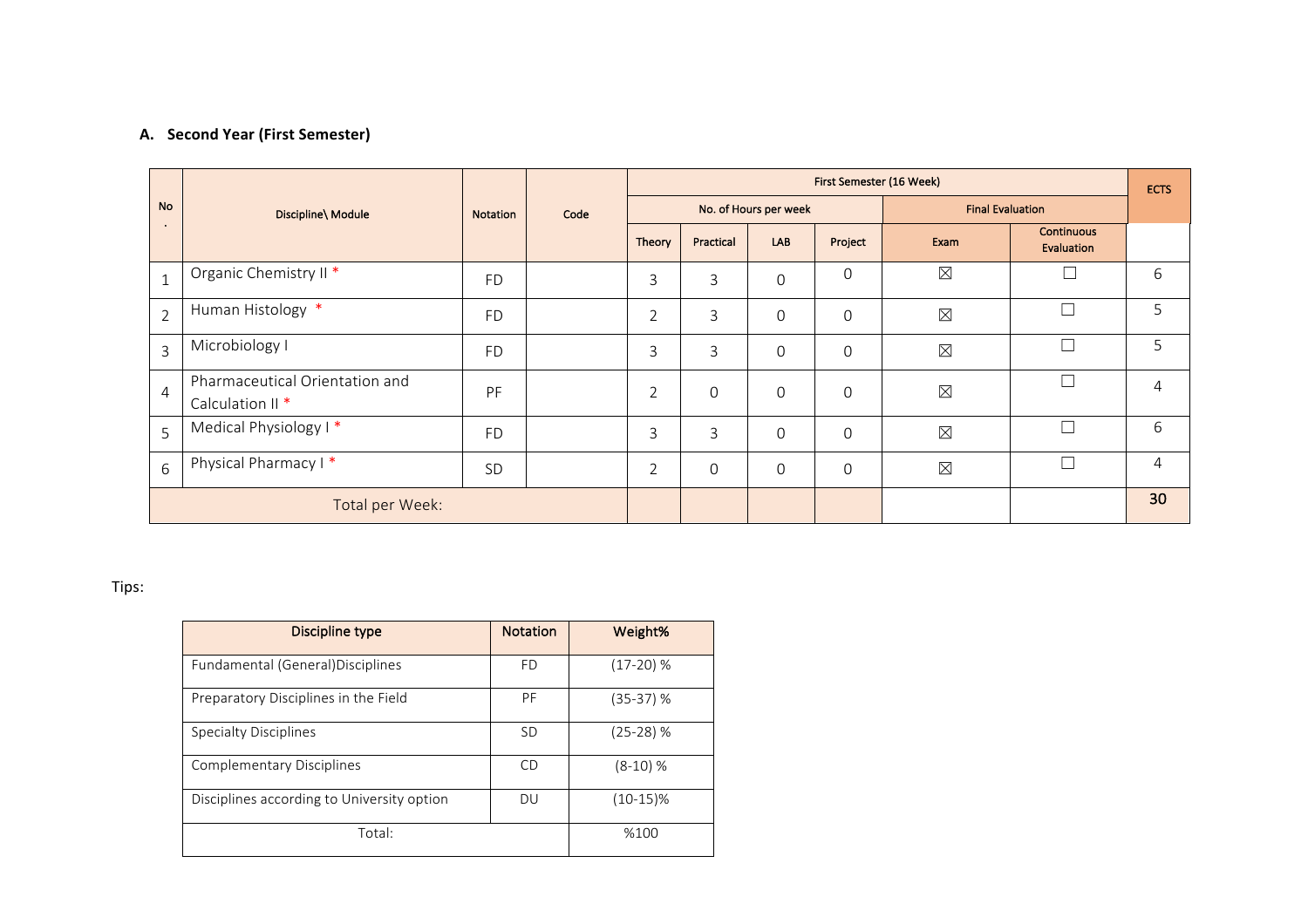## **B. Second Year (Second Semester)**

|                 | Discipline\ Module               |           | Code |                | First Semester (16 Week) |                       |                |                         |                                 |    |  |  |
|-----------------|----------------------------------|-----------|------|----------------|--------------------------|-----------------------|----------------|-------------------------|---------------------------------|----|--|--|
| No.             |                                  | Notation  |      |                |                          | No. of Hours per week |                | <b>Final Evaluation</b> | <b>ECTS</b>                     |    |  |  |
|                 |                                  |           |      | Theory         | Practical                | LAB                   | Project        | Exam                    | <b>Continuous</b><br>Evaluation |    |  |  |
| $\mathbf{1}$    | Organic Chemistry III *          | PF        |      | 3              | 3                        | $\boldsymbol{0}$      | $\mathbf 0$    | $\boxtimes$             |                                 | 6  |  |  |
| $\overline{2}$  | Pharmacoeconomics and Accounting | SD        |      | $\overline{2}$ | $\mathbf 0$              | 0                     | $\mathbf 0$    | $\boxtimes$             | Г                               | 3  |  |  |
| $\overline{3}$  | Medical Physiology II*           | FD        |      | 3              | 3                        | 0                     | $\mathbf 0$    | $\boxtimes$             | $\Box$                          | 6  |  |  |
| 4               | Microbiology II                  | FD        |      | 3              | 3                        | $\mathbf 0$           | $\overline{0}$ | $\boxtimes$             |                                 | 5  |  |  |
| 5               | Immunology                       | <b>FD</b> |      | $\overline{2}$ | $\mathbf 0$              | $\mathbf 0$           | $\overline{0}$ | $\boxtimes$             |                                 | 4  |  |  |
| $6\overline{6}$ | Physical Pharmacy II *           | <b>SD</b> |      | 3              | $\mathsf{3}$             | 0                     | $\mathbf 0$    | $\boxtimes$             |                                 | 6  |  |  |
|                 | Total per Week:                  |           |      |                |                          |                       |                |                         |                                 | 30 |  |  |

\* The student should pass successfully in this subject to attend next year modules.

| Discipline type                            | <b>Notation</b> | Weight%     |
|--------------------------------------------|-----------------|-------------|
| Fundamental (General) Disciplines          | FD              | $(17-20)$ % |
| Preparatory Disciplines in the Field       | PF              | (35-37) %   |
| <b>Specialty Disciplines</b>               | <b>SD</b>       | (25-28) %   |
| Complementary Disciplines                  | CD              | (8-10) %    |
| Disciplines according to University option | DU              | $(10-15)\%$ |
| Total:                                     | %100            |             |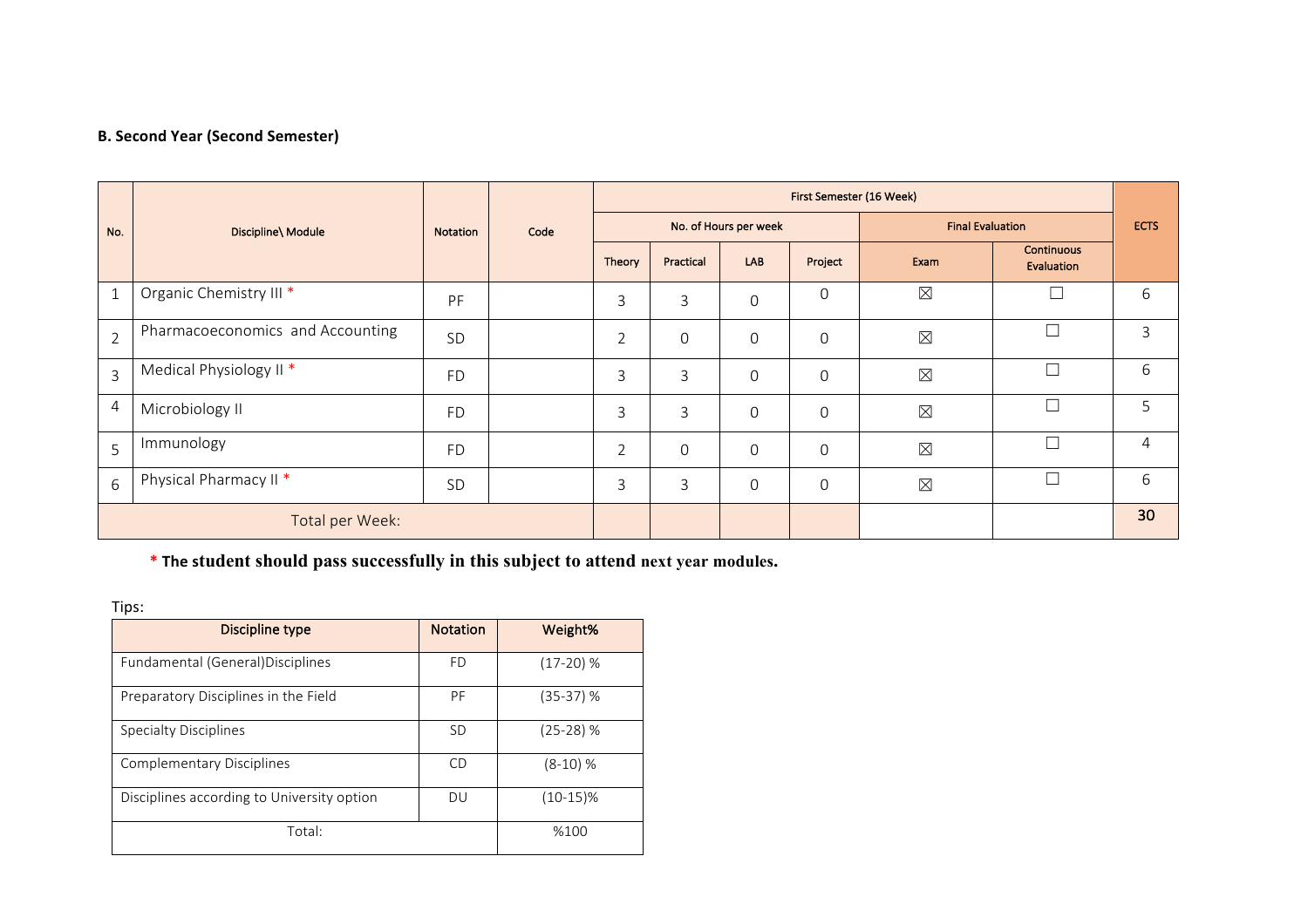### **A.** Third Year (First Semester)

|                 | Discipline\ Module                                              |                 |      | First Semester (16 Week) |                |                       |                     |                         |                                 |   |  |
|-----------------|-----------------------------------------------------------------|-----------------|------|--------------------------|----------------|-----------------------|---------------------|-------------------------|---------------------------------|---|--|
| No.             |                                                                 | <b>Notation</b> | Code |                          |                | No. of Hours per week |                     | <b>Final Evaluation</b> | <b>ECTS</b>                     |   |  |
|                 |                                                                 |                 |      | Theory                   | Practical      | <b>LAB</b>            | Project             | Exam                    | <b>Continuous</b><br>Evaluation |   |  |
| $1\,$           | Biochemistry I*                                                 | PF              |      | 3                        | 3              | $\mathsf{O}\xspace$   | $\boldsymbol{0}$    | $\boxtimes$             | $\Box$                          | 5 |  |
| $\overline{2}$  | Pharmacognosy I                                                 | SD              |      | 3                        | 3              | $\overline{0}$        | $\mathsf{O}\xspace$ | $\boxtimes$             |                                 | 6 |  |
| $\overline{3}$  | Pharmacology I*                                                 | <b>SD</b>       |      | 3                        | 3              | $\mathbf 0$           | $\mathsf{O}\xspace$ | $\boxtimes$             | П                               | 6 |  |
| $\overline{4}$  | Medicinal Chemistry I*                                          | SD              |      | $\overline{2}$           | $\overline{0}$ | $\mathbf 0$           | $\mathbf 0$         | $\boxtimes$             |                                 | 3 |  |
| 5               | Pharmaceutical Compounding I<br>(Pharmaceutical Technology I) * | <b>SD</b>       |      | 3                        | 3              | $\mathbf 0$           | 0                   | $\boxtimes$             |                                 | 5 |  |
| 6               | Pathology                                                       | PF              |      | $\overline{2}$           | 3              | $\mathbf 0$           | 0                   | $\boxtimes$             |                                 | 5 |  |
| Total per Week: |                                                                 |                 |      |                          |                |                       |                     |                         | 30                              |   |  |

| Discipline type                            | <b>Notation</b> | Weight%     |
|--------------------------------------------|-----------------|-------------|
| Fundamental (General) Disciplines          | <b>FD</b>       | $(17-20)$ % |
| Preparatory Disciplines in the Field       | PF              | (35-37) %   |
| Specialty Disciplines                      | <b>SD</b>       | (25-28) %   |
| <b>Complementary Disciplines</b>           | CD              | $(8-10)$ %  |
| Disciplines according to University option | <b>DU</b>       | $(10-15)\%$ |
| Total:                                     | %100            |             |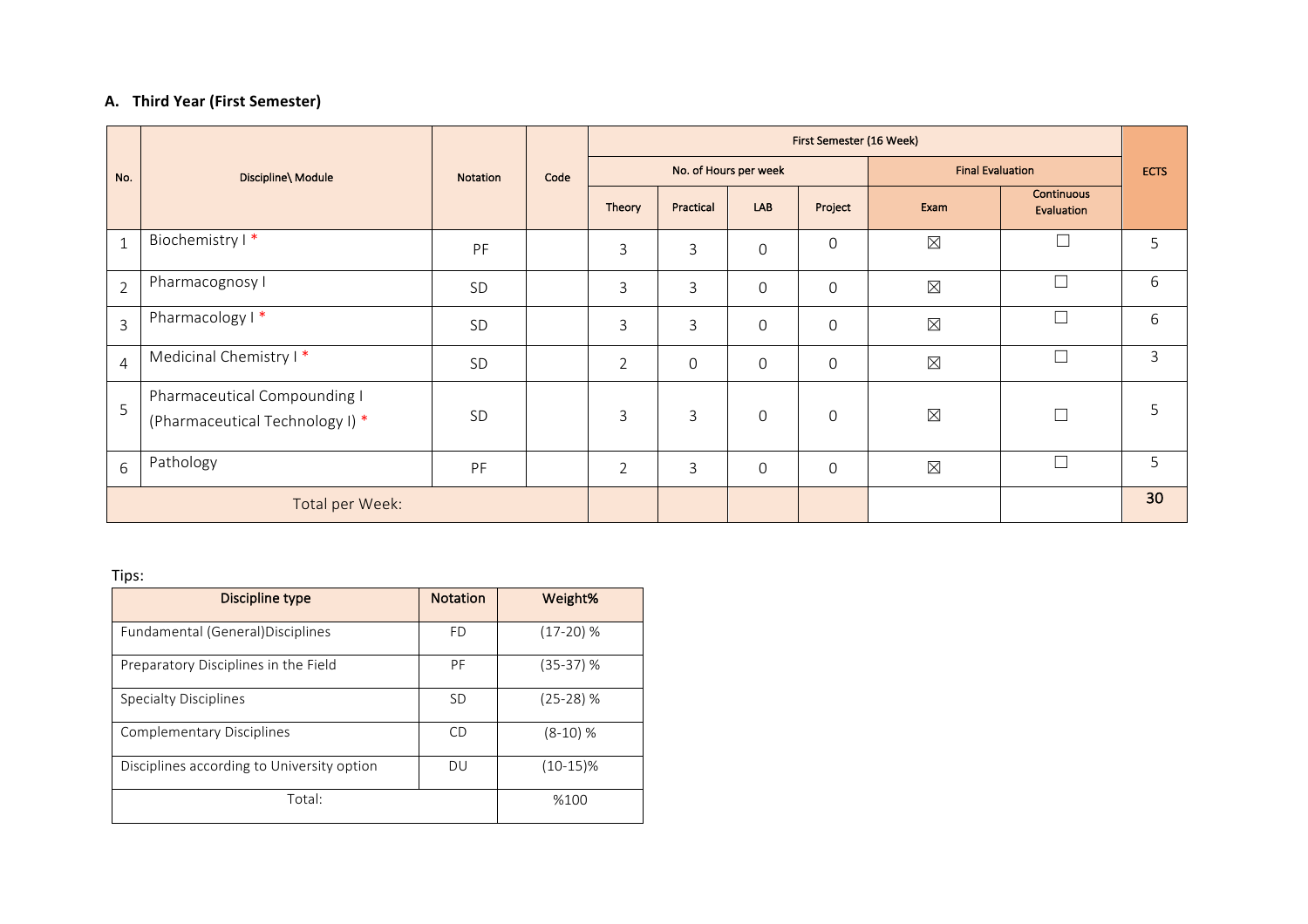# **B.** Third Year (Second Semester)

|                | Discipline\ Module                                                |                 |      |                | First Semester (16 Week) |                       |              |                         |                                 |    |  |  |
|----------------|-------------------------------------------------------------------|-----------------|------|----------------|--------------------------|-----------------------|--------------|-------------------------|---------------------------------|----|--|--|
| No.            |                                                                   | <b>Notation</b> | Code |                |                          | No. of Hours per week |              | <b>Final Evaluation</b> | <b>ECTS</b>                     |    |  |  |
|                |                                                                   |                 |      | Theory         | Practical                | LAB                   | Project      | Exam                    | <b>Continuous</b><br>Evaluation |    |  |  |
| $\mathbf{1}$   | Pharmacognosy II                                                  | SD              |      | 3              | 3                        | $\mathbf 0$           | 0            | $\boxtimes$             | П                               | 6  |  |  |
| $\overline{2}$ | Pharmacology II *                                                 | <b>SD</b>       |      | 3              | 3                        | $\Omega$              | 0            | $\boxtimes$             | $\Box$                          | 6  |  |  |
| $\overline{3}$ | Medicinal Chemistry II <sup>*</sup>                               | <b>SD</b>       |      | $\overline{2}$ | 3                        | $\mathbf 0$           | 0            | $\boxtimes$             | П                               | 5  |  |  |
| $\overline{4}$ | Pathophysiology                                                   | PF              |      | $\overline{2}$ | $\mathbf 0$              | $\mathbf 0$           | 0            | $\boxtimes$             | $\Box$                          | 3  |  |  |
| $\overline{5}$ | Pharmaceutical Compounding II<br>(Pharmaceutical Technology II) * | <b>SD</b>       |      | 3              | 3                        | $\mathbf 0$           | 0            | $\boxtimes$             | $\Box$                          | 5  |  |  |
| $6\phantom{a}$ | Biochemistry II <sup>*</sup>                                      | PF              |      | 3              | 3                        | $\mathbf 0$           | $\mathsf{O}$ | $\boxtimes$             | Г                               | 5  |  |  |
|                | Total per Week:                                                   |                 |      |                |                          |                       |              |                         |                                 | 30 |  |  |

# \* The student should pass successfully in this subject to attend next year modules.

| Discipline type                            | <b>Notation</b> | Weight%     |  |  |  |  |  |  |
|--------------------------------------------|-----------------|-------------|--|--|--|--|--|--|
| Fundamental (General) Disciplines          | <b>FD</b>       | $(17-20)$ % |  |  |  |  |  |  |
| Preparatory Disciplines in the Field       | PF              | (35-37) %   |  |  |  |  |  |  |
| <b>Specialty Disciplines</b>               | <b>SD</b>       | $(25-28)$ % |  |  |  |  |  |  |
| Complementary Disciplines                  | CD              | $(8-10)$ %  |  |  |  |  |  |  |
| Disciplines according to University option | DU              | $(10-15)\%$ |  |  |  |  |  |  |
| Total:                                     |                 |             |  |  |  |  |  |  |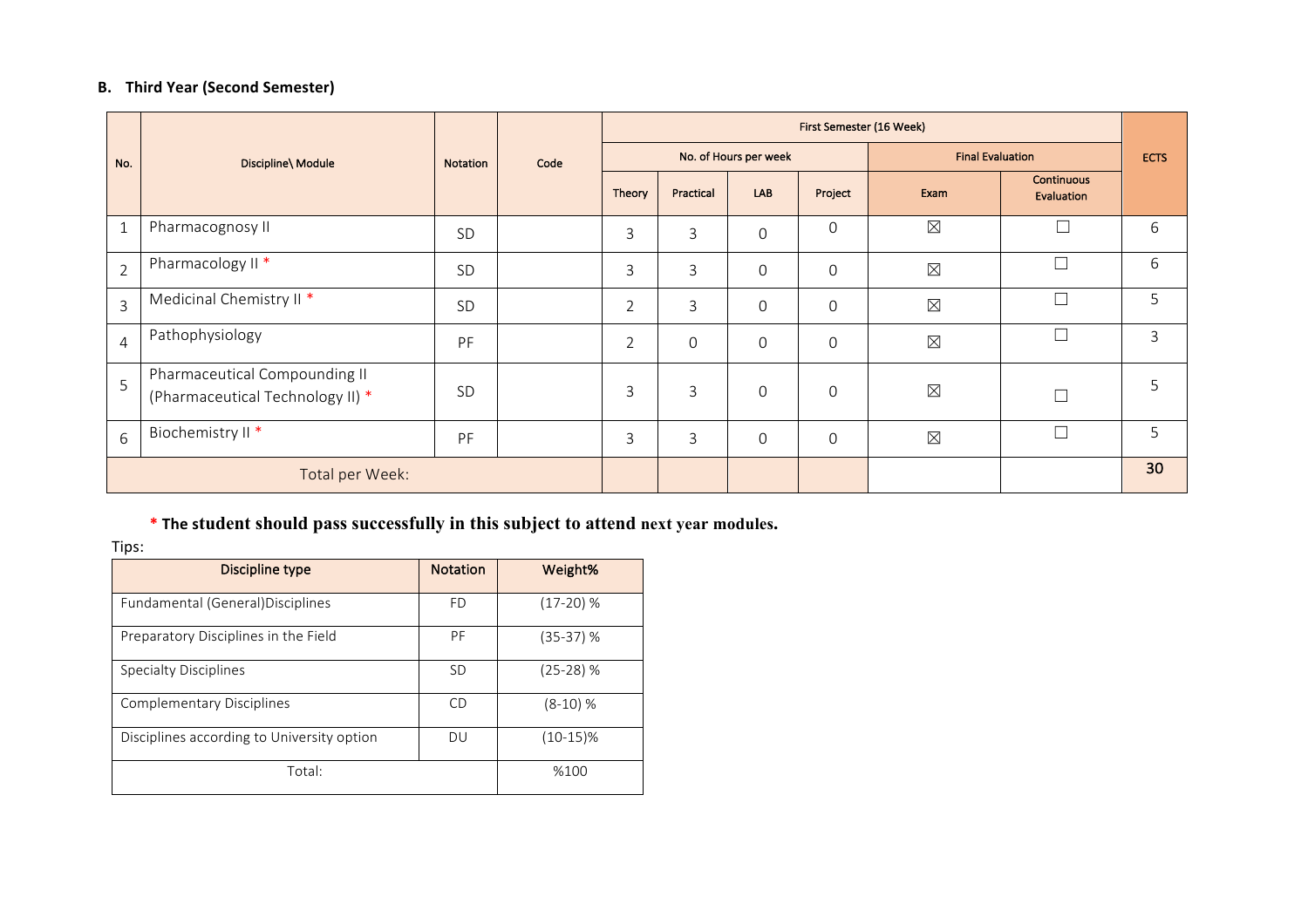## **A. Fourth Year (First Semester)**

|                |                                                        |                 |      | First Semester (16 Week) |                |                       |                  |                         |                                 |                |  |
|----------------|--------------------------------------------------------|-----------------|------|--------------------------|----------------|-----------------------|------------------|-------------------------|---------------------------------|----------------|--|
| No.            | Discipline\ Module                                     | <b>Notation</b> | Code |                          |                | No. of Hours per week |                  | <b>Final Evaluation</b> |                                 | <b>ECTS</b>    |  |
|                |                                                        |                 |      | Theory                   | Practical      | LAB                   | Project          | Exam                    | <b>Continuous</b><br>Evaluation |                |  |
| $\mathbf{1}$   | Pharmacology III *                                     | SD              |      | 4                        | $\mathbf 0$    | $\mathsf{O}\xspace$   | $\boldsymbol{0}$ | $\boxtimes$             | $\Box$                          | 6              |  |
| $\overline{2}$ | Medicinal Chemistry III                                | SD              |      | $\overline{2}$           | 3              | $\overline{0}$        | $\mathbf 0$      | $\boxtimes$             | $\Box$                          | 5              |  |
| $\overline{3}$ | Biopharmaceutics                                       | <b>SD</b>       |      | $\overline{2}$           | 3              | 0                     |                  | $\boxtimes$             |                                 | 5              |  |
| $\overline{4}$ | Drug Informatics                                       | PF              |      | $\overline{2}$           | $\mathbf 0$    | $\mathbf 0$           | $\mathbf 0$      | $\boxtimes$             | $\Box$                          | $\overline{3}$ |  |
| 5              | Public Health                                          | <b>CD</b>       |      | $\overline{2}$           | $\mathbf 0$    | $\overline{0}$        | $\mathbf 0$      | $\boxtimes$             | $\Box$                          | $\overline{2}$ |  |
| 6              | Therapeutics I                                         | SD              |      | 3                        | $\overline{0}$ | $\mathbf 0$           | $\mathbf 0$      | $\boxtimes$             | $\Box$                          | 4              |  |
| $\overline{7}$ | Pharmacy Management and<br><b>Communication Skills</b> | SD              |      | 3                        | 3              | $\mathbf 0$           | $\mathbf 0$      | $\boxtimes$             |                                 | 5              |  |
|                | Total per Week:                                        |                 |      |                          |                |                       |                  |                         |                                 | 30             |  |

| Discipline type                            | <b>Notation</b> | Weight%     |
|--------------------------------------------|-----------------|-------------|
| Fundamental (General) Disciplines          | FD              | $(17-20)$ % |
| Preparatory Disciplines in the Field       | PF              | (35-37) %   |
| <b>Specialty Disciplines</b>               | <b>SD</b>       | $(25-28)$ % |
| Complementary Disciplines                  | CD              | $(8-10)$ %  |
| Disciplines according to University option | DU              | $(10-15)\%$ |
| Total:                                     | %100            |             |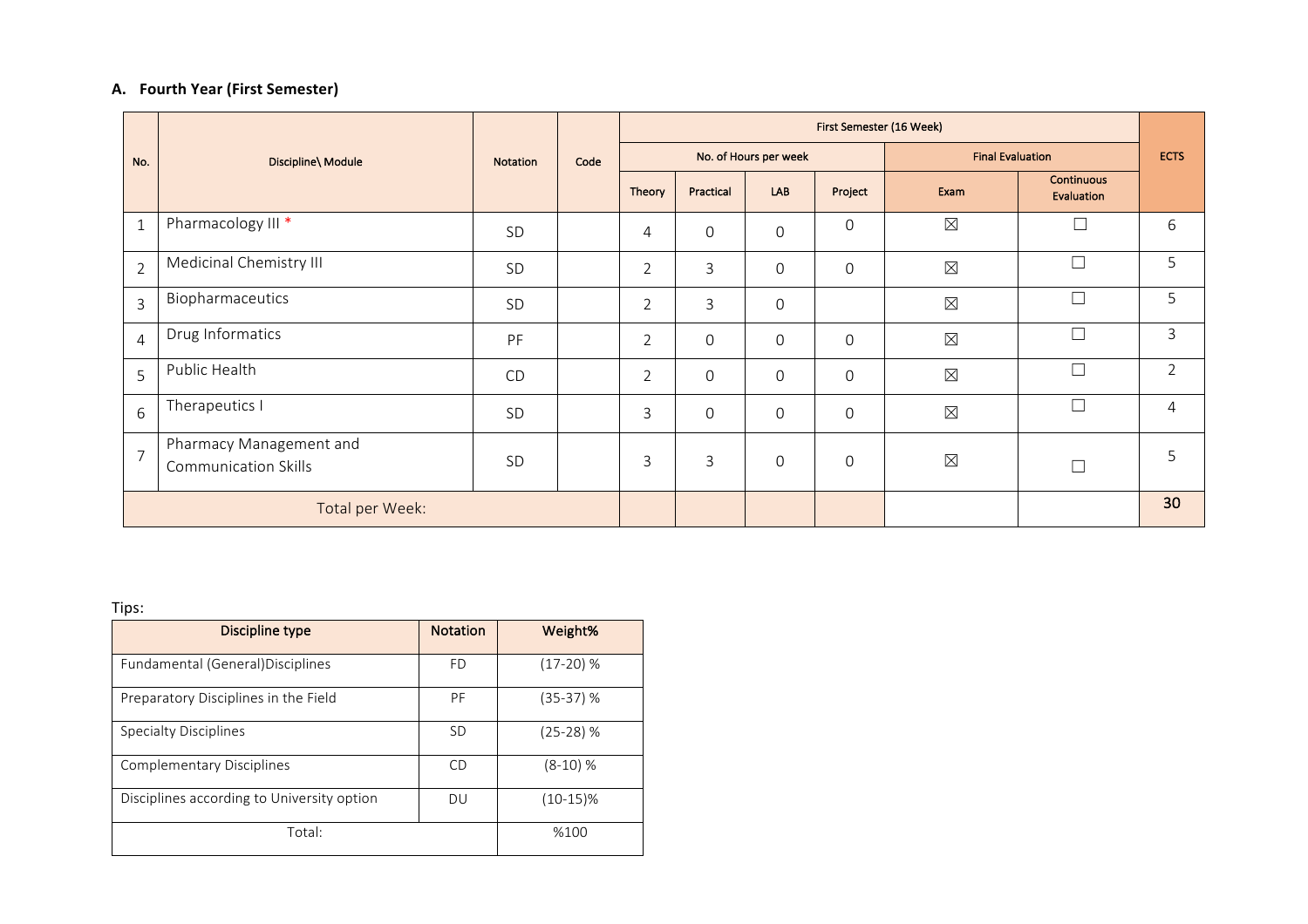# **B.** Fourth Year (Second Semester)

|                 |                                    |                 |      | First Semester (16 Week) |                |                       |                     |                         |                                 |             |
|-----------------|------------------------------------|-----------------|------|--------------------------|----------------|-----------------------|---------------------|-------------------------|---------------------------------|-------------|
| No.             | Discipline\ Module                 | <b>Notation</b> | Code |                          |                | No. of Hours per week |                     | <b>Final Evaluation</b> |                                 | <b>ECTS</b> |
|                 |                                    |                 |      | Theory                   | Practical      | LAB                   | Project             | Exam                    | <b>Continuous</b><br>Evaluation |             |
| $\mathbf{1}$    | Toxicology *                       | SD              |      | 3                        | 3              | $\mathbf 0$           | $\mathsf{O}\xspace$ | $\boxtimes$             | $\Box$                          | 5           |
| $\overline{2}$  | Medicinal Chemistry IV             | SD              |      | $\overline{2}$           | $\mathbf 0$    | $\mathbf 0$           | $\mathbf 0$         | $\boxtimes$             | $\Box$                          | 4           |
| $\overline{3}$  | Pharmacokinetics *                 | SD              |      | $\overline{2}$           | $\mathbf 0$    | $\mathbf 0$           | $\mathbf 0$         | $\boxtimes$             | $\Box$                          | 3           |
| $\overline{4}$  | Therapeutics II                    | SD              |      | 3                        | $\mathbf 0$    | $\mathbf 0$           | $\mathbf 0$         | $\boxtimes$             | $\Box$                          | 5           |
| 5               | Biostatistics                      | SD,CD           |      | $\overline{2}$           | $\mathbf 0$    | $\mathbf 0$           | $\mathbf 0$         | $\boxtimes$             | $\Box$                          | 3           |
| $6\phantom{a}$  | Pharmacy Practice Experience       | SD              |      | $\overline{2}$           | 3              | $\mathbf 0$           | $\mathbf 0$         | $\boxtimes$             | $\Box$                          | 5           |
| $\overline{7}$  | Community Pharmacy, Law and Ethics | SD              |      | $\overline{2}$           | $\overline{2}$ | $\mathbf 0$           | $\mathbf 0$         | $\boxtimes$             | $\Box$                          | 5           |
| Total per Week: |                                    |                 |      |                          |                |                       |                     |                         | 30                              |             |

# \* The student should pass successfully in this subject to attend next year modules.

| Discipline type                            | <b>Notation</b> | Weight%     |
|--------------------------------------------|-----------------|-------------|
| Fundamental (General) Disciplines          | <b>FD</b>       | $(17-20)$ % |
| Preparatory Disciplines in the Field       | PF              | $(35-37)$ % |
| Specialty Disciplines                      | <b>SD</b>       | $(25-28)$ % |
| Complementary Disciplines                  | CD              | $(8-10)$ %  |
| Disciplines according to University option | DU              | (10-15)%    |
| Total:                                     | %100            |             |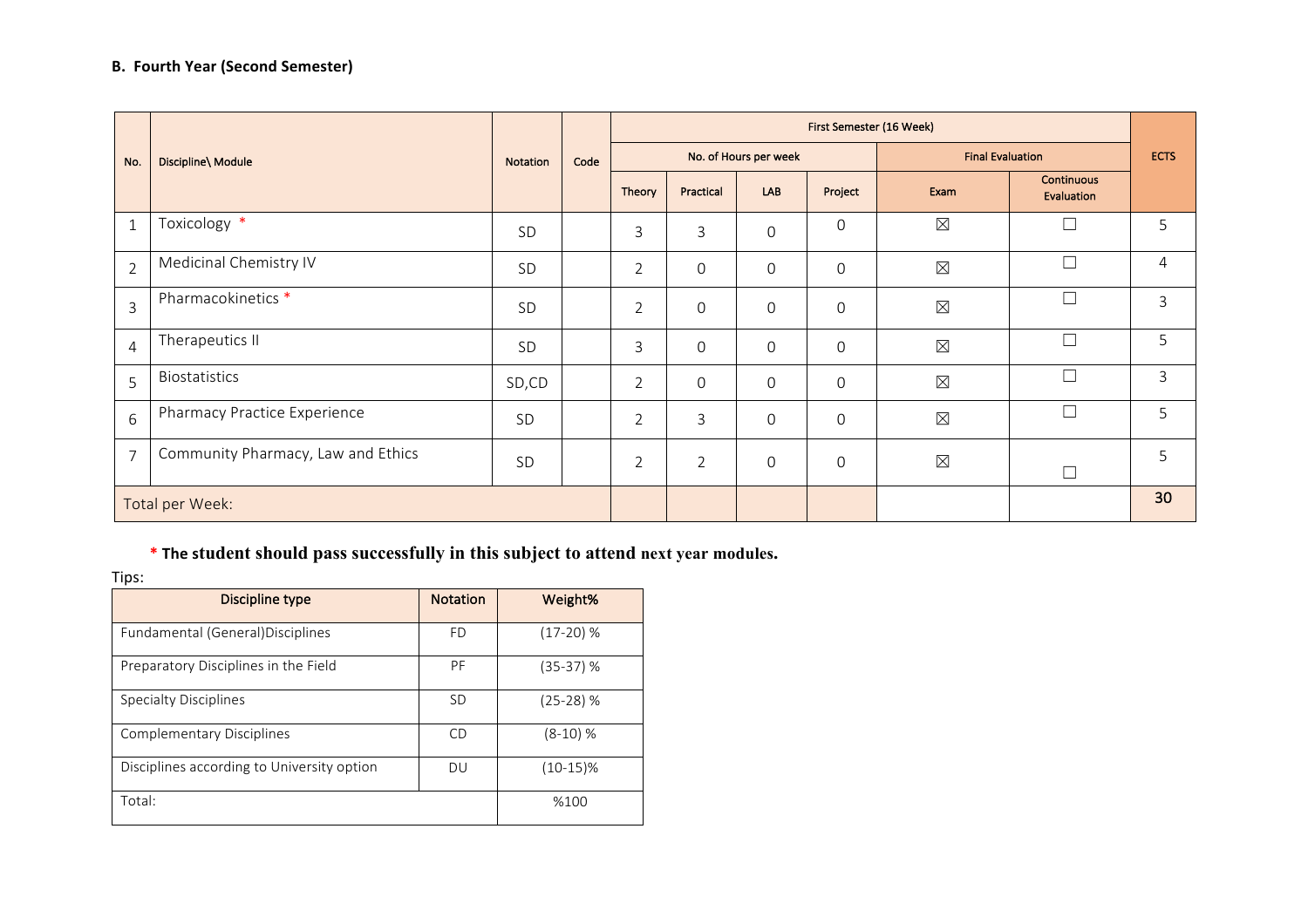### **A. Fifth Year (First Semester)**

|                |                                |           | Code | First Semester (16 Week) |                |                       |              |                         |                                 |             |
|----------------|--------------------------------|-----------|------|--------------------------|----------------|-----------------------|--------------|-------------------------|---------------------------------|-------------|
| No.            | Discipline\ Module             | Notation  |      |                          |                | No. of Hours per week |              | <b>Final Evaluation</b> |                                 | <b>ECTS</b> |
|                |                                |           |      | Theory                   | Practical      | LAB                   | Project      | Exam                    | <b>Continuous</b><br>Evaluation |             |
| $\mathbf{1}$   | Therapeutics III               | SD        |      | $\mathsf{3}$             | $\overline{0}$ | $\mathbf 0$           | $\mathbf 0$  | $\boxtimes$             | $\Box$                          | 5           |
| $\overline{2}$ | Industrial Pharmacy I          | SD        |      | $\mathsf{3}$             | 3              | $\mathbf 0$           | $\mathbf 0$  | $\boxtimes$             | $\Box$                          | 6           |
| $\overline{3}$ | <b>Clinical Biochemistry</b>   | SD        |      | $\overline{3}$           | 3              | $\mathbf 0$           | $\mathbf 0$  | $\boxtimes$             | $\Box$                          | 6           |
| $\overline{4}$ | <b>Clinical Toxicology</b>     | SD        |      | $\overline{2}$           | 3              | $\mathbf 0$           | $\mathbf 0$  | $\boxtimes$             | $\Box$                          | 5           |
| 5              | Research Methodology *         | SD        |      | $\overline{2}$           | $\mathbf 0$    | $\mathbf 0$           | $\mathbf{1}$ | $\boxtimes$             | $\Box$                          | 3           |
| 6              | <b>Pharmaceutical Analysis</b> | <b>SD</b> |      | $\overline{2}$           | 3              | $\mathbf 0$           | 0            | $\boxtimes$             | $\Box$                          | 5           |
|                | Total per Week:                |           |      |                          |                |                       |              |                         |                                 | 30          |

\* **The student should pass successfully in this subject to attend the next SEMESTER modules.** 

| Discipline type                            | <b>Notation</b> | Weight%     |
|--------------------------------------------|-----------------|-------------|
| Fundamental (General) Disciplines          | <b>FD</b>       | $(17-20)$ % |
| Preparatory Disciplines in the Field       | PF              | (35-37) %   |
| <b>Specialty Disciplines</b>               | <b>SD</b>       | $(25-28)$ % |
| <b>Complementary Disciplines</b>           | CD              | $(8-10)$ %  |
| Disciplines according to University option | DU              | $(10-15)\%$ |
| Total:                                     | %100            |             |